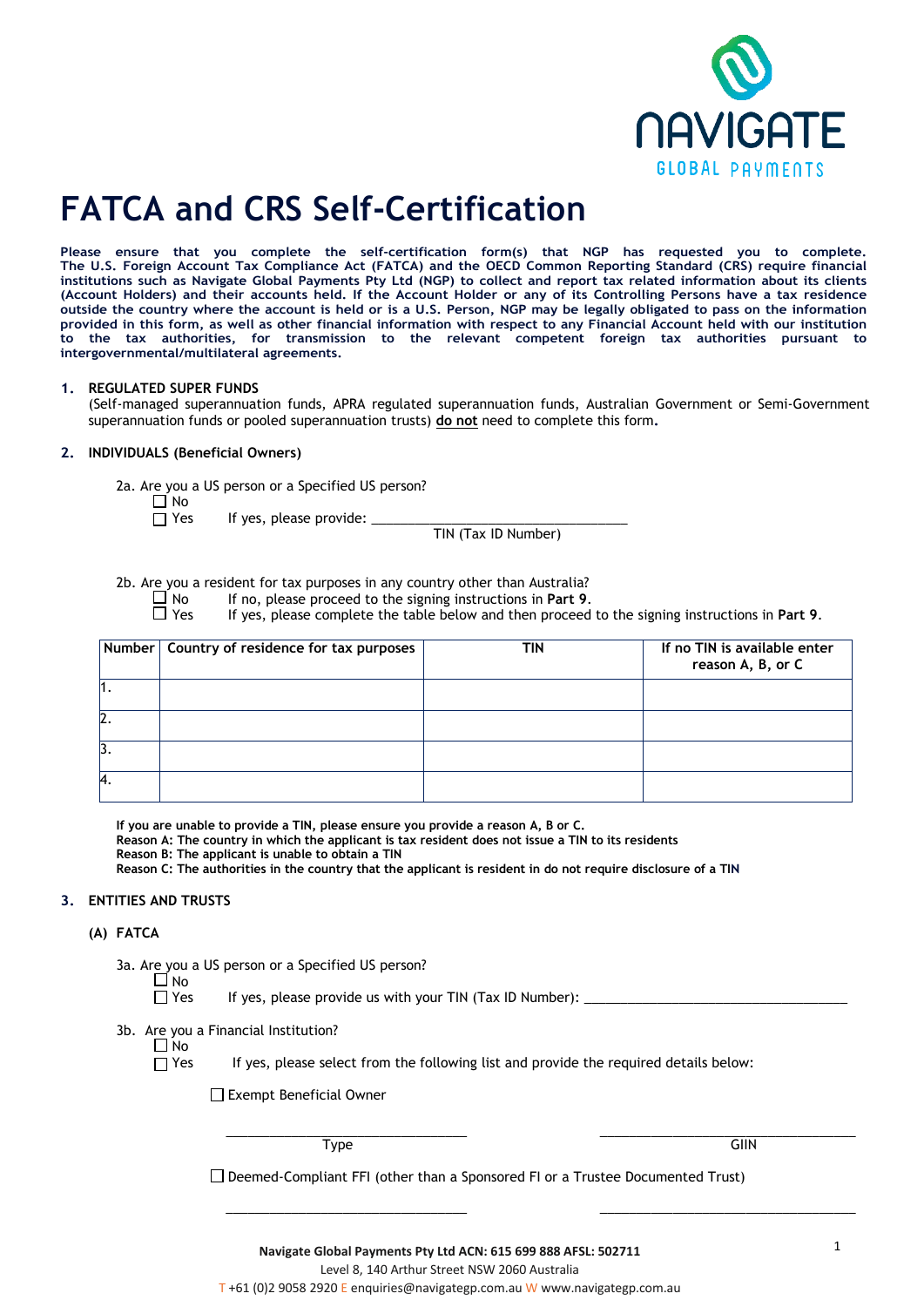Type GIIN

|                                 | $\Box$ Non-Participating FFI                                                                                                                                                                                                                                                                                                                                                                   |                                                                                  |                                                                                                                                                                                                                                                                                                                             |
|---------------------------------|------------------------------------------------------------------------------------------------------------------------------------------------------------------------------------------------------------------------------------------------------------------------------------------------------------------------------------------------------------------------------------------------|----------------------------------------------------------------------------------|-----------------------------------------------------------------------------------------------------------------------------------------------------------------------------------------------------------------------------------------------------------------------------------------------------------------------------|
|                                 | Type                                                                                                                                                                                                                                                                                                                                                                                           |                                                                                  | <b>GIIN</b>                                                                                                                                                                                                                                                                                                                 |
|                                 | □ Sponsored Financial Institution                                                                                                                                                                                                                                                                                                                                                              |                                                                                  | GIIN                                                                                                                                                                                                                                                                                                                        |
|                                 | Sponsoring entity's name                                                                                                                                                                                                                                                                                                                                                                       |                                                                                  | Sponsoring entity's                                                                                                                                                                                                                                                                                                         |
|                                 | □ Trustee Documented Trust                                                                                                                                                                                                                                                                                                                                                                     |                                                                                  | <b>GIIN</b>                                                                                                                                                                                                                                                                                                                 |
|                                 | Trustee's name                                                                                                                                                                                                                                                                                                                                                                                 |                                                                                  | Trustee's GIIN                                                                                                                                                                                                                                                                                                              |
|                                 | $\square$ Other                                                                                                                                                                                                                                                                                                                                                                                | Details:                                                                         |                                                                                                                                                                                                                                                                                                                             |
| $(B)$ CRS<br>J No<br>$\Box$ Yes | Please read through the options available in 3c, 3d, and 3e and then select ONE of the three options.<br>3c. Are you a Financial Institution?<br>If yes, are you a Reporting Financial Institution?<br>$\Box$ No<br>Other, please specify:<br>$\Box$ Yes<br>Financial Institution?                                                                                                             | Please proceed to the signing instructions in Part 9.<br>$\Box$ No<br>$\Box$ Yes | If no, please specify if you are a Non-reporting Trustee Documented Trust: $\Box$ Yes<br>$\Box$ No<br>If yes, are you an Investment Entity resident in a CRS participating jurisdiction and managed by another                                                                                                              |
| $\Box$ No<br>$\Box$ Yes         | the signing instructions in Part 9.<br>3d. Are you an Active Non-Financial Entity (Active NFE)?<br>passive income<br>$\sqcup$ Corporation that is regularly traded or a related entity of a regularly traded corporation<br>□ Governmental Entity, International Organisation or Central Bank<br>$\Box$ Other, please specify: $\Box$<br>Please proceed to the signing instructions in Part 9. | If yes, please make one selection from the options listed below:                 | Please complete the Beneficial Owners or Controlling Persons table in Section 4 and then proceed to<br>$\Box$ Less than 50% of the Active NFE's gross income from the preceding calendar year is passive income and<br>less than 50% of its assets during the preceding calendar year are assets held for the production of |
| ∐ No<br>$\square$ Yes           | 3e. Are you a Passive Non-Financial Entity (Passive NFE)?<br>proceed to the signing instructions in Part 9.                                                                                                                                                                                                                                                                                    |                                                                                  | If yes, please complete the Beneficial Owners or Controlling Persons table in Section 4 below and then                                                                                                                                                                                                                      |

# **4. BENEFICIAL OWNERS OR CONTROLLING PERSONS**

If you indicated that you are a Financial Institution (3c.), Investment Entity (3c.) or Passive NFE (3e.) please complete the table below.

| Name and address of controlling person | Date of birth | Country of residence for tax<br>purposes | Tax ID Number, or reason<br>code if Tax ID is not<br>available |
|----------------------------------------|---------------|------------------------------------------|----------------------------------------------------------------|
|                                        |               |                                          |                                                                |
|                                        |               |                                          |                                                                |
|                                        |               |                                          |                                                                |
|                                        |               |                                          |                                                                |

**If you are unable to provide a TIN, please ensure you provide a reason A, B or C.**